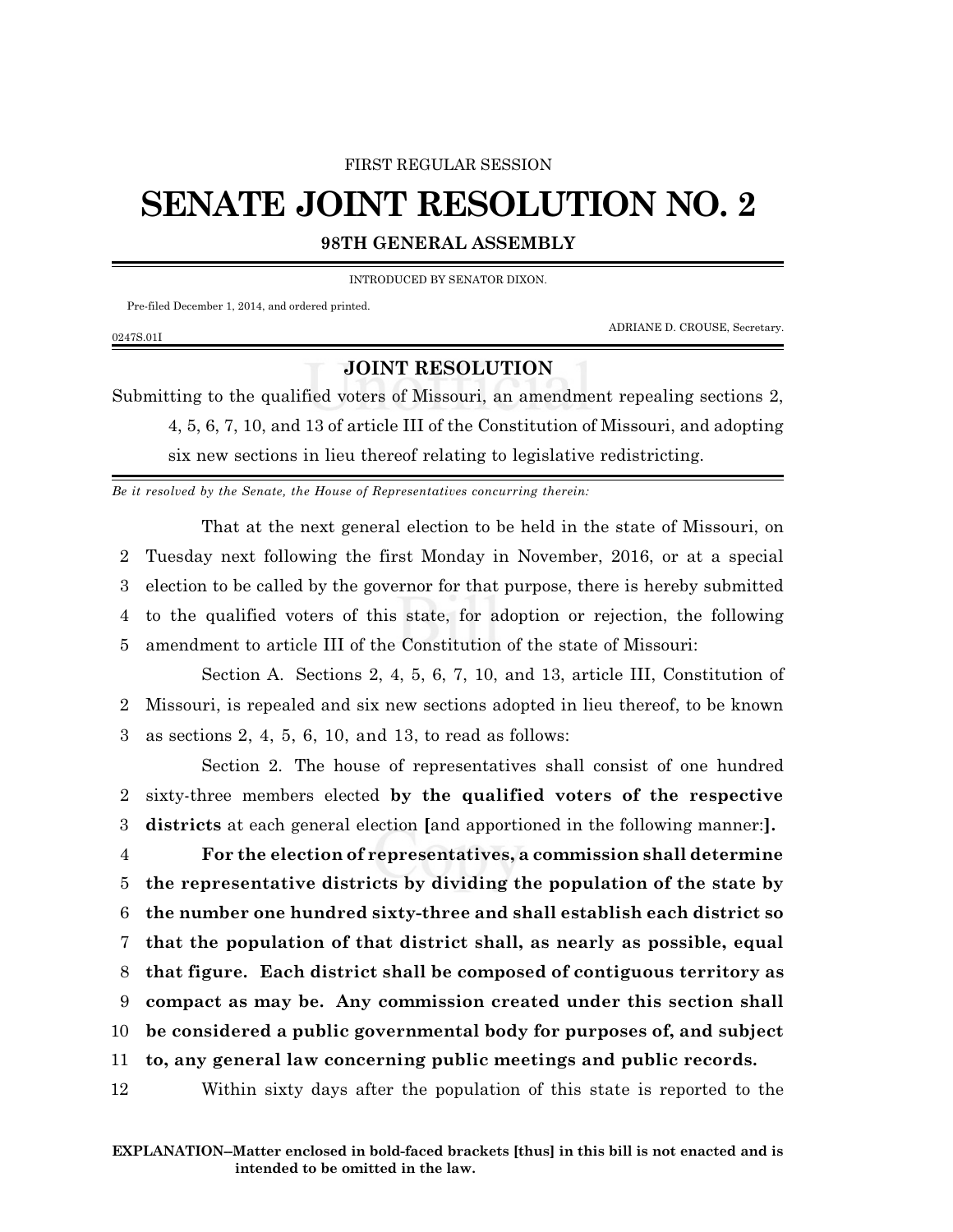President for each decennial census of the United States**,** and**[**, in the event that a reapportionment has been invalidated by a court of competent jurisdiction,**]** within sixty days after notification by the governor that **[**such a ruling has been made**] a reapportionment has been invalidated by a court of competent jurisdiction or a commission stands discharged**, the congressional district committee of each of the two parties casting the highest vote for governor at the last preceding election shall meet and the members of the committee shall nominate, by a majority vote of the members of the committee present, provided that a majority of the elected members is present, two members of their party, residents in that district, as nominees for reapportionment commissioners. Neither party shall select more than one nominee from any one state legislative district. The congressional committees shall each submit to the governor their list of elected nominees**, none of whom may be members of the general assembly or their employees at the time or during the tenure of appointment**. Within thirty days the governor shall appoint a commission consisting of one name from each list to reapportion the state into one hundred and sixty-three representative districts and to establish the numbers and boundaries of said districts.

 If any of the congressional committees fails to submit a list within such time the governor shall appoint a member of his own choice from that district and from the political party of the committee failing to make the appointment. **Any vacancy on the commission shall be filled in the same manner as the original appointment.**

 Members of the commission shall be disqualified from holding office as members of the general assembly for **[**four**] ten** years following the date of **[**the filing by the commission of its final statement of apportionment**] their appointment to the commission by the governor**.

 For the purposes of this article, the term congressional district committee or congressional district refers to the congressional district committee or the congressional district from which a congressman was last elected, or, in the event members of congress from this state have been elected at large, the term congressional district committee refers to those persons who last served as the congressional district committee for those districts from which congressmen were last elected, and the term congressional district refers to those districts from which congressmen were last elected. Any action pursuant to this section by the congressional district committee shall take place only at duly called meetings,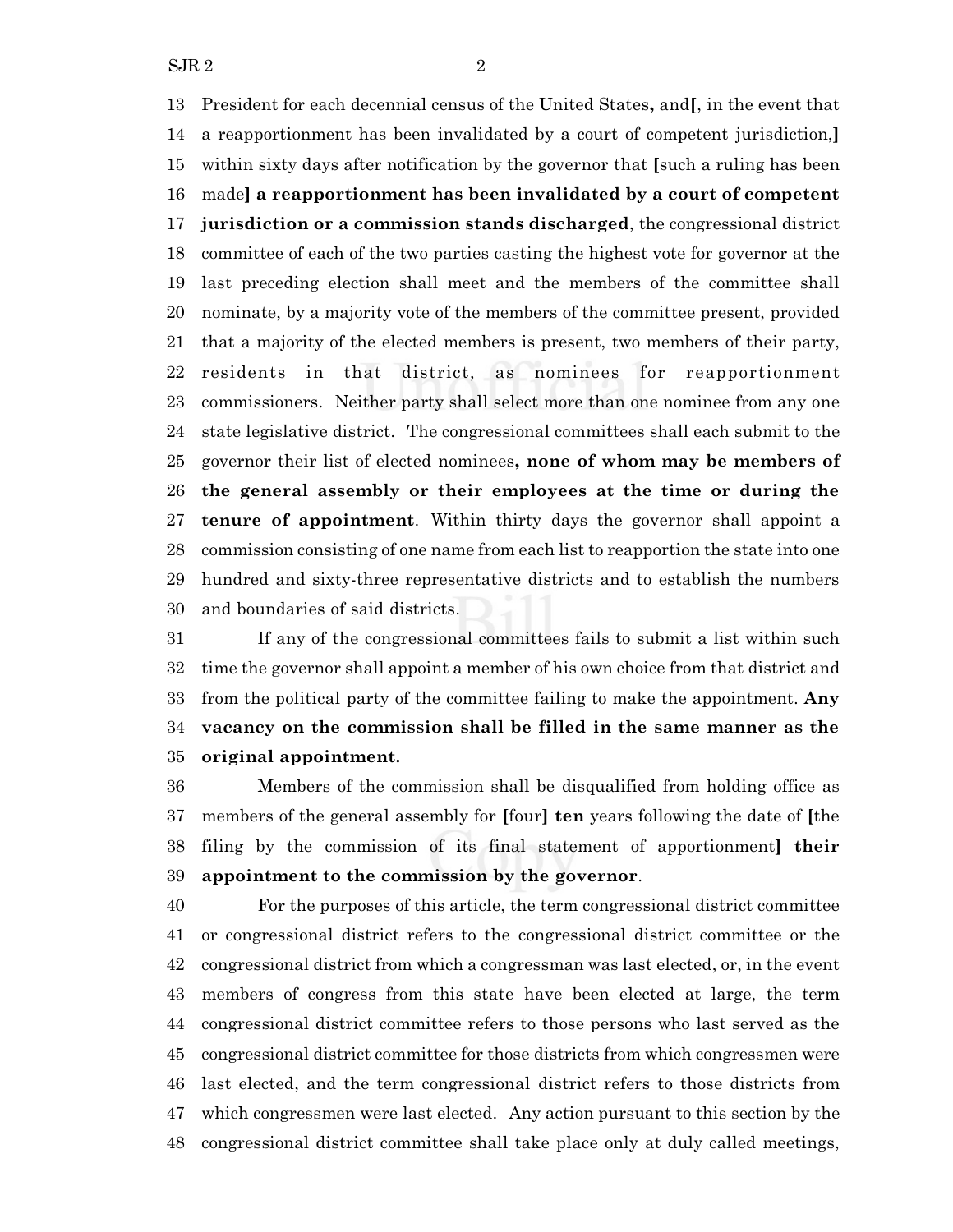shall be recorded in their official minutes and only members present in person shall be permitted to vote.

 **[**The commissioners so selected shall on the fifteenth day**] No later than fifteen days after the appointment of all commissioners**, excluding Sundays and holidays, **[**after all members have been selected,**] the commissioners so selected shall** meet in the capitol building and proceed to organize by electing from their number a **[**chairman**] chair**, vice **[**chairman**] chair** and secretary and shall adopt an agenda establishing at least three hearing dates on which hearings open to the public shall be held. A copy of the agenda shall be filed with the clerk of the house of representatives within twenty-four hours after its adoption. Executive meetings may be scheduled and held as often as the commission deems advisable.

 **[**The commission shall reapportion the representatives by dividing the population of the state by the number one hundred sixty-three and shall establish each district so that the population of that district shall, as nearly as possible, equal that figure.

 Each district shall be composed of contiguous territory as compact as may be.**]**

 Not later than five months after the appointment of the commission, the commission shall file with the secretary of state a tentative plan of apportionment and map of the proposed districts and during the ensuing fifteen days shall hold **[**such**] one or more** public hearings **[**as may be necessary**]** to hear objections or testimony of interested persons. **Any vote to approve the tentative plan shall be held not less than forty-eight hours preceding the filing deadline.**

 Not later than six months after the appointment of the commission, the commission shall file with the secretary of state a final statement of the numbers and the boundaries of the districts together with a map of the districts, and no statement shall be valid unless approved by at least seven-tenths of the members. **Any vote to approve the final plan shall be held not less than forty- eight hours preceding the filing deadline. If any district created in the final statement does not consist of any portion of the prior district assigned to that area, the reasons or grounds for the numbers and the boundaries of the districts shall be reduced to writing and filed along with the final statement submitted by the commission. If the statement is not filed within six months of the time fixed for the appointment of**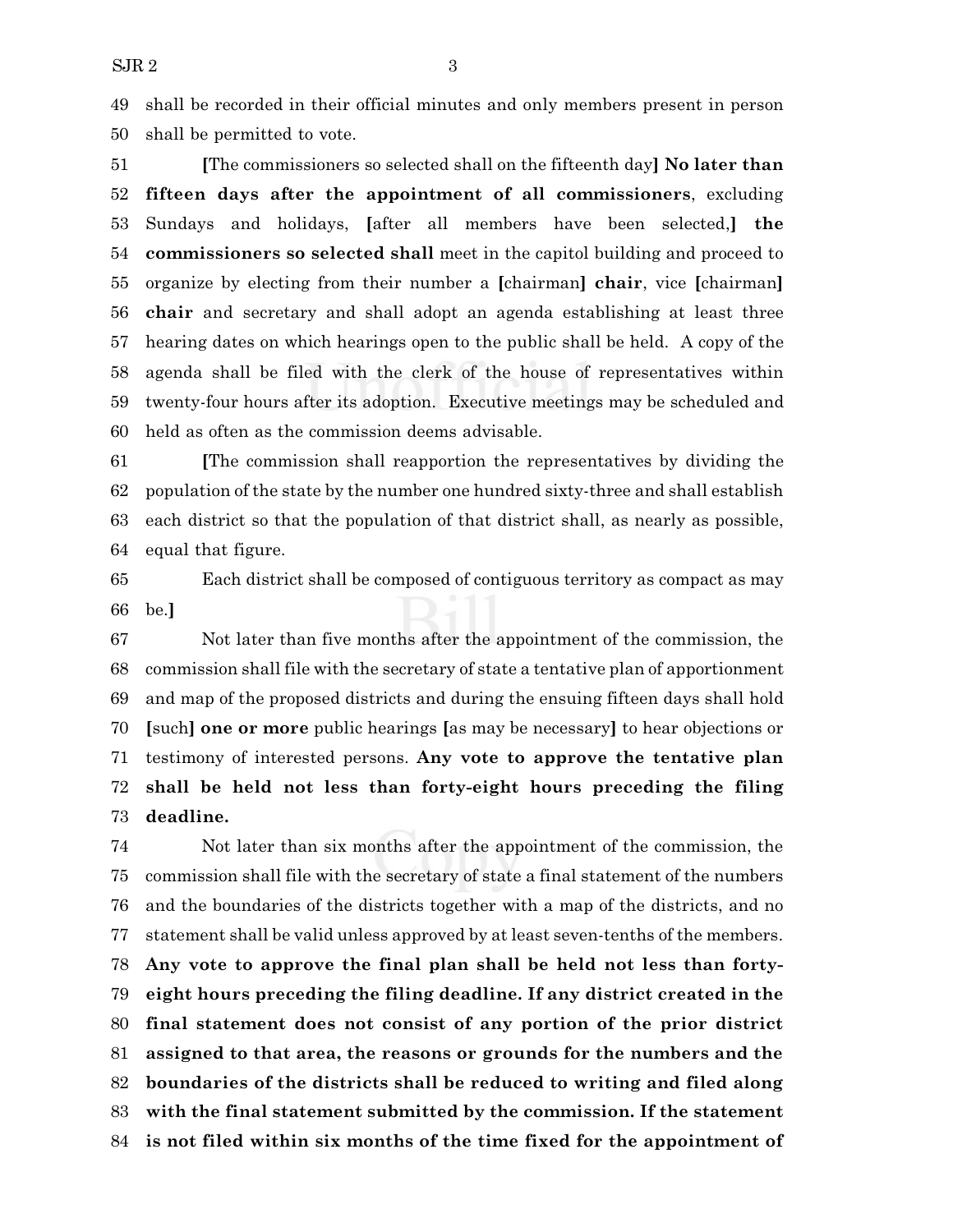After the statement is filed**,** members of the house of representatives shall be elected according to such districts until a reapportionment is made as herein provided**[**, except that if the statement is not filed within six months of the time fixed for the appointment of the commission, it shall stand discharged and the house of representatives shall be apportioned by a commission of six members appointed from among the judges of the appellate courts of the state of Missouri by the state supreme court, a majority of whom shall sign and file its apportionment plan and map with the secretary of state within ninety days of the date of the discharge of the apportionment commission. Thereafter members of the house of representatives shall be elected according to such districts until a reapportionment is made as herein provided**]**.

 Each member of the commission shall receive as compensation fifteen dollars a day for each day the commission is in session but not more than one thousand dollars **in sum**, and, in addition, shall be reimbursed for his **or her** actual and necessary expenses incurred while serving as a member of the commission.

No reapportionment shall be subject to the referendum.

Section 4. Each representative shall be twenty-four years of age, and next before the day of his **or her** election shall have been a qualified voter for two years and a resident of the **[**county or**]** district which he **or she** is chosen to represent for one year, if such **[**county or**]** district shall have been so long established, and if not, then of the **[**county or**]** district from which the same shall have been taken.

Section 5. The senate shall consist of thirty-four members elected by the qualified voters of the respective districts for four years. **[**For the election of senators, the state shall be divided into convenient districts of contiguous territory, as compact and nearly equal in population as may be.**]**

 **For the election of senators, a commission shall determine the senatorial districts by dividing the population of the state by the number thirty-four and shall establish each district so that the population of that district shall, as nearly as possible, equal that figure. Each district shall be composed of contiguous territory as compact as may be. No county lines shall be crossed except when necessary to add sufficient population to the remainder of a**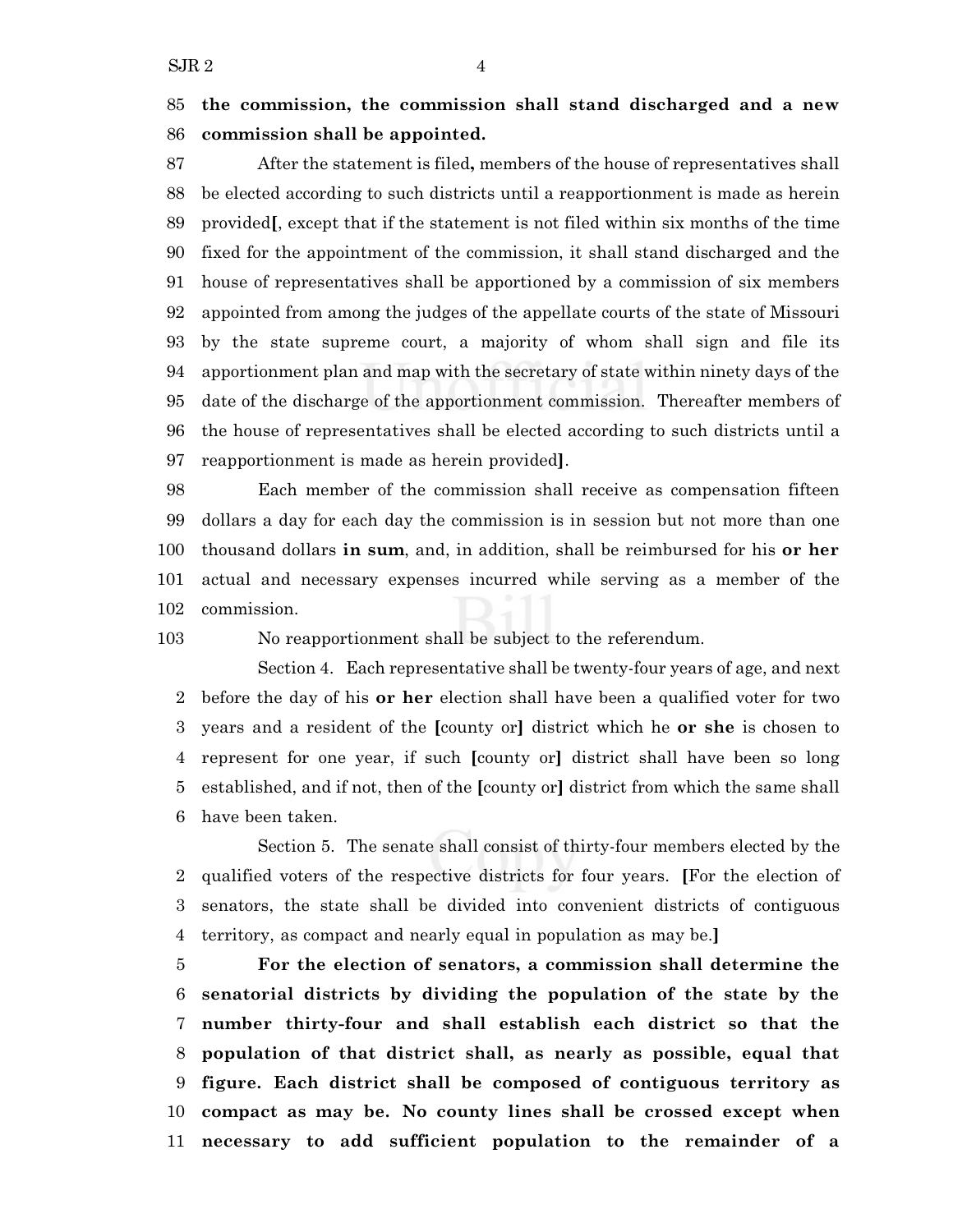**multidistrict county to complete only one district which lies partly within such multidistrict county so as to be as nearly equal as practicable in population. Any county or city not within a county with a population in excess of the quotient obtained by dividing the population of the state by the number thirty-four is hereby declared to be a multidistrict county.**

 **Any commission created under this section shall be considered a public governmental body for purposes of, and subject to, any general law concerning public meetings and public records.**

 **Within sixty days after the population of this state is reported to the President for each decennial census of the United States, and, within sixty days after notification by the governor that a reapportionment has been invalidated by a court of competent jurisdiction or a commission stands discharged, the state committee of each of the two political parties casting the highest vote for governor at the last preceding election shall, at a committee meeting duly called, select by a vote of the individual committee members, and thereafter submit to the governor a list of ten persons, none of whom may be members of the general assembly or their employees at the time or during the tenure of appointment. In making such nominations, each state committee shall give due consideration to the representation of the various geographical areas of the state. Within thirty days thereafter, the governor shall appoint a commission of ten members, five from each list, to reapportion the thirty-four senatorial districts and to establish the numbers and boundaries of said districts.**

 **If either of the party committees fails to submit a list within such time the governor shall appoint five members of his own choice from the party of the committee so failing to act. Any vacancy on the commission shall be filled in the same manner as the original appointment.**

 **Members of the commission shall be disqualified from holding office as members of the general assembly for ten years following the date of their appointment to the commission by the governor.**

 **No later than fifteen days after the appointment of all commissioners, excluding Sundays and holidays, the commissioners so selected shall meet in the capitol building and proceed to organize by electing from their number a chair, vice chair, and secretary, and shall**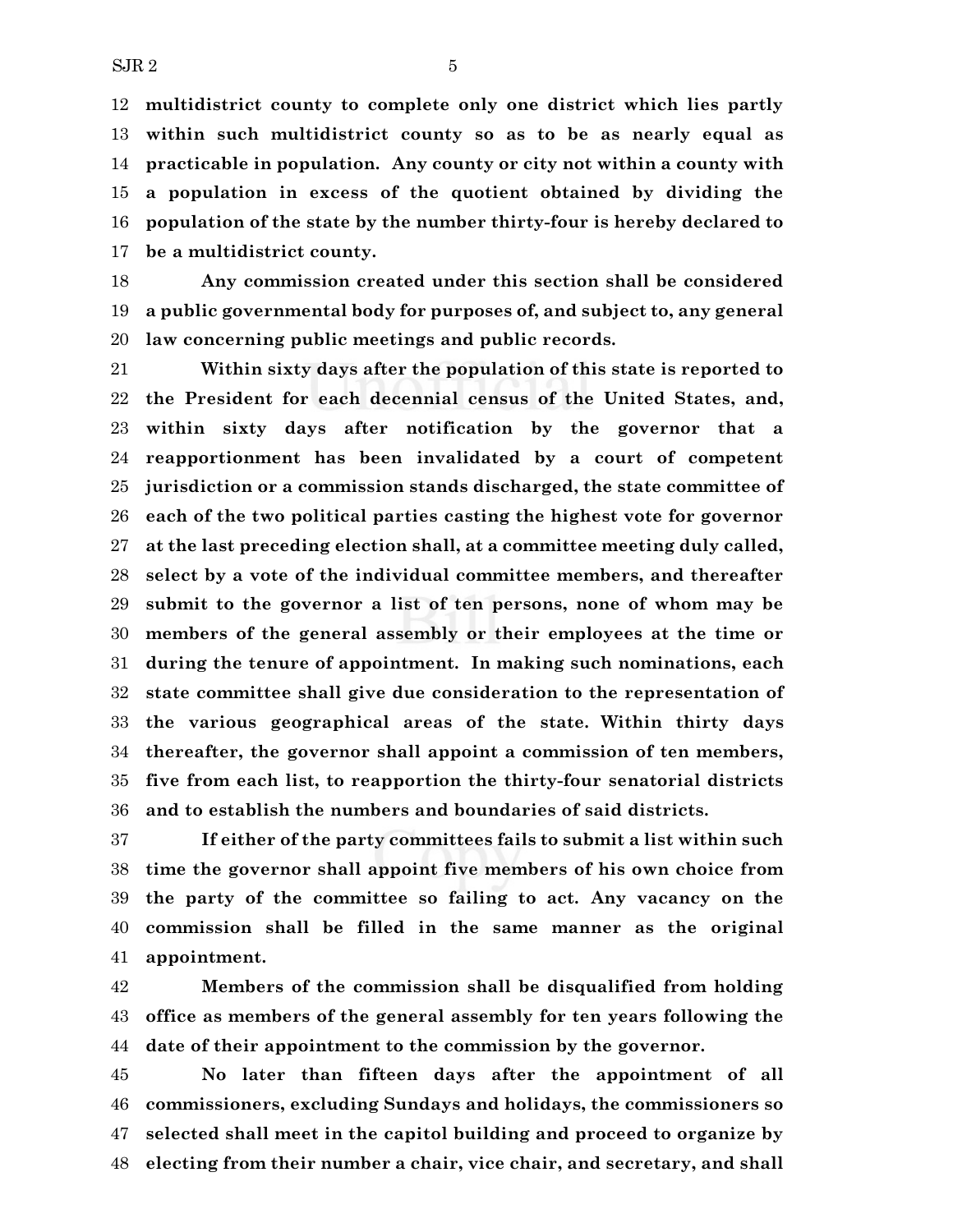**adopt an agenda establishing at least three hearing dates on which hearings open to the public shall be held. A copy of the agenda shall be filed with the secretary of the senate within twenty-four hours after its adoption. Executive meetings may be scheduled and held as often as the commission deems advisable.**

 **Not later than five months after the appointment of the commission, the commission shall file with the secretary of state a tentative plan of apportionment and map of the proposed districts and during the ensuring fifteen days shall hold one or more public hearings to hear objections or testimony of interested persons. Any vote to approve the tentative plan shall be held not less than forty-eight hours preceding the filing deadline.**

 **Not later than six months after the appointment of the commission, the commission shall file with the secretary of state a final statement of the numbers and the boundaries of the districts, together with a map of the districts, and no statement shall be valid unless approved by at least seven members. Any vote to approve the final plan shall be held not less than forty-eight hours preceding the filing deadline. If any district created in the final statement does not consist of any portion of the prior district assigned to that area, the reasons or grounds for the numbers and the boundaries of the districts shall be reduced to writing and filed along with the final statement submitted by the commission. If the statement is not filed within six months of the time fixed for the appointment of the commission, the commission shall stand discharged and a new commission shall be appointed.**

 **After the statement is filed, senators shall be elected according to such districts until a reapportionment is made as herein provided.**

 **Each member of the commission shall receive as compensation fifteen dollars a day for each day the commission is in session, but no more than one thousand dollars in sum, and, in addition, shall be reimbursed for his or her actual and necessary expenses incurred while serving as a member of the commission.**

## **No reapportionment shall be subject to the referendum.**

Section 6. Each senator shall be thirty years of age, and next before the

 day of his **or her** election shall have been a qualified voter of the state for three years and a resident of the district which he **or she** is chosen to represent for one year, if such district shall have been so long established, and if not, then of the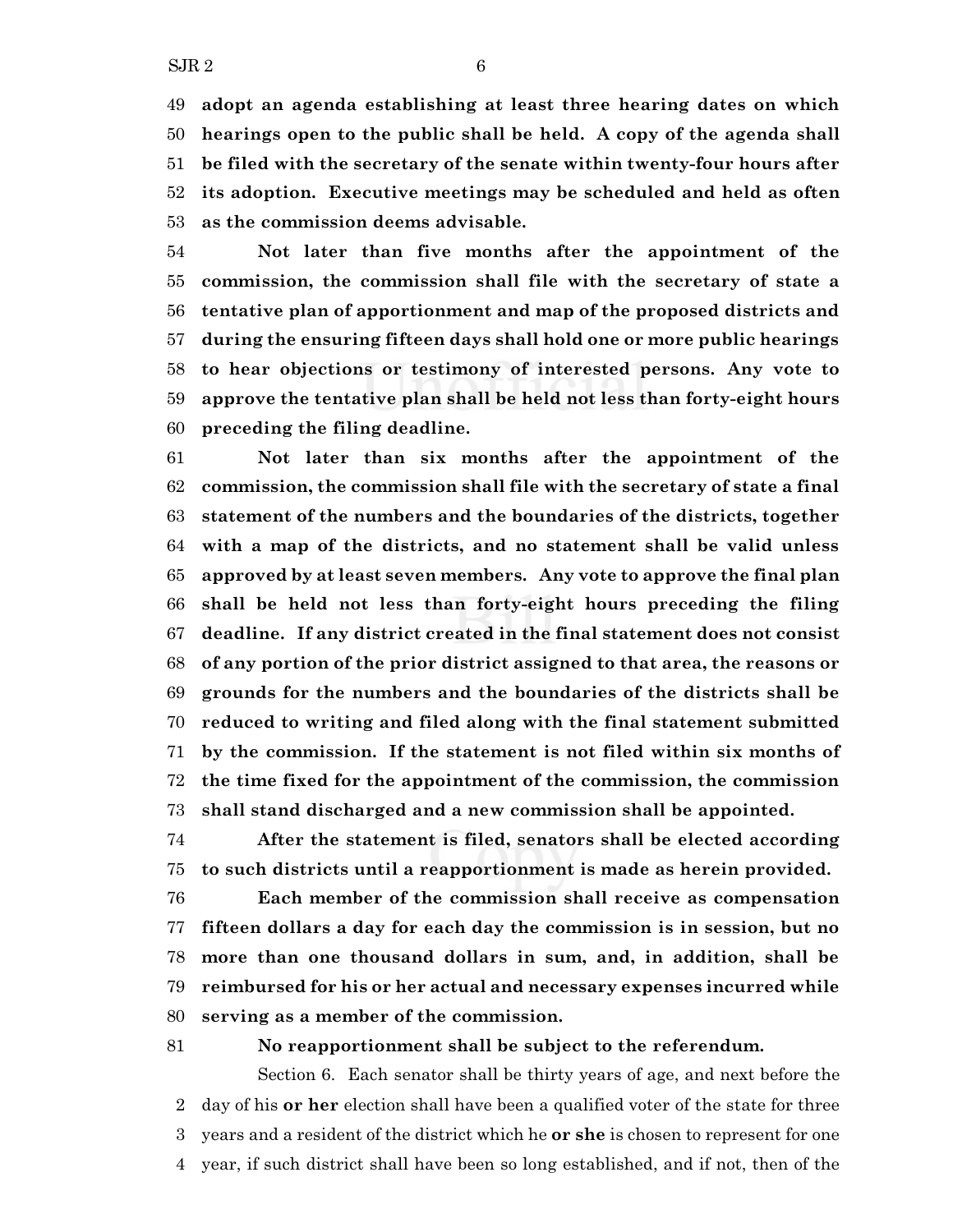district or districts from which the same shall have been taken.

**[**Section 7. Within sixty days after the population of this state is reported to the President for each decennial census of the United States, and within sixty days after notification by the governor that a reapportionment has been invalidated by a court of competent jurisdiction, the state committee of each of the two political parties casting the highest vote for governor at the last preceding election shall, at a committee meeting duly called, select by a vote of the individual committee members, and thereafter submit to the governor a list of ten persons, and within thirty days thereafter the governor shall appoint a commission of ten members, five from each list, to reapportion the thirty-four senatorial districts and to establish the numbers and boundaries of said districts.

 If either of the party committees fails to submit a list within such time the governor shall appoint five members of his own choice from the party of the committee so failing to act.

 Members of the commission shall be disqualified from holding office as members of the general assembly for four years following the date of the filing by the commission of its final statement of apportionment.

 The commissioners so selected shall on the fifteenth day, excluding Sundays and holidays, after all members have been selected, meet in the capitol building and proceed to organize by electing from their number a chairman, vice chairman and secretary and shall adopt an agenda establishing at least three hearing dates on which hearings open to the public shall be held. A copy of the agenda shall be filed with the secretary of the senate within twenty-four hours after its adoption. Executive meetings may be scheduled and held as often as the commission deems advisable.

 The commission shall reapportion the senatorial districts by dividing the population of the state by the number thirty-four and shall establish each district so that the population of that district shall, as nearly as possible, equal that figure; no county lines shall be crossed except when necessary to add sufficient population to a multi-district county or city to complete only one district which lies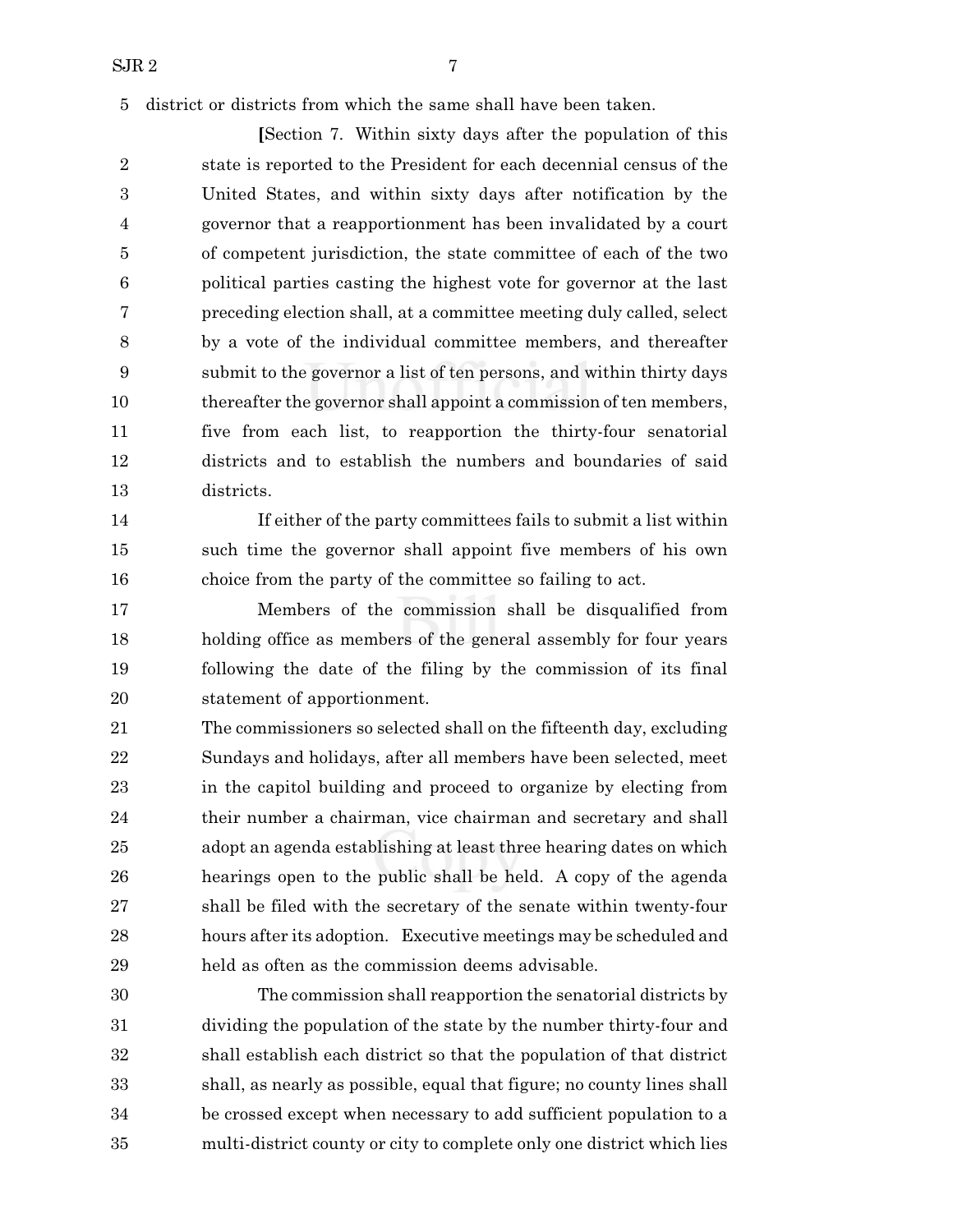partly within such multi-district county or city so as to be as nearly equal as practicable in population. Any county with a population in excess of the quotient obtained by dividing the population of the state by the number thirty-four is hereby declared to be a multi-district county.

 Not later than five months after the appointment of the commission, the commission shall file with the secretary of state a tentative plan of apportionment and map of the proposed districts and during the ensuing fifteen days shall hold such public hearings as may be necessary to hear objections or testimony of interested persons.

 Not later than six months after the appointment of the commission, the commission shall file with the secretary of state a final statement of the numbers and the boundaries of the districts together with a map of the districts, and no statement shall be valid unless approved by at least seven members.

 After the statement is filed senators shall be elected according to such districts until a reapportionment is made as herein provided, except that if the statement is not filed within six months of the time fixed for the appointment of the commission, it shall stand discharged and the senate shall be apportioned by a commission of six members appointed from among the judges of the appellate courts of the state of Missouri by the state supreme court, a majority of whom shall sign and file its apportionment plan and map with the secretary of state within ninety days of the date of the discharge of the apportionment commission. Thereafter senators shall be elected according to such districts until a reapportionment is made as herein provided.

 Each member of the commission shall receive as compensation fifteen dollars a day for each day the commission is in session, but not more than one thousand dollars, and, in addition, shall be reimbursed for his actual and necessary expenses incurred while serving as a member of the commission.

No reapportionment shall be subject to the referendum.**]**

Section 10. The last decennial census of the United States shall be used in **[**apportioning representatives and**]** determining the population of senatorial